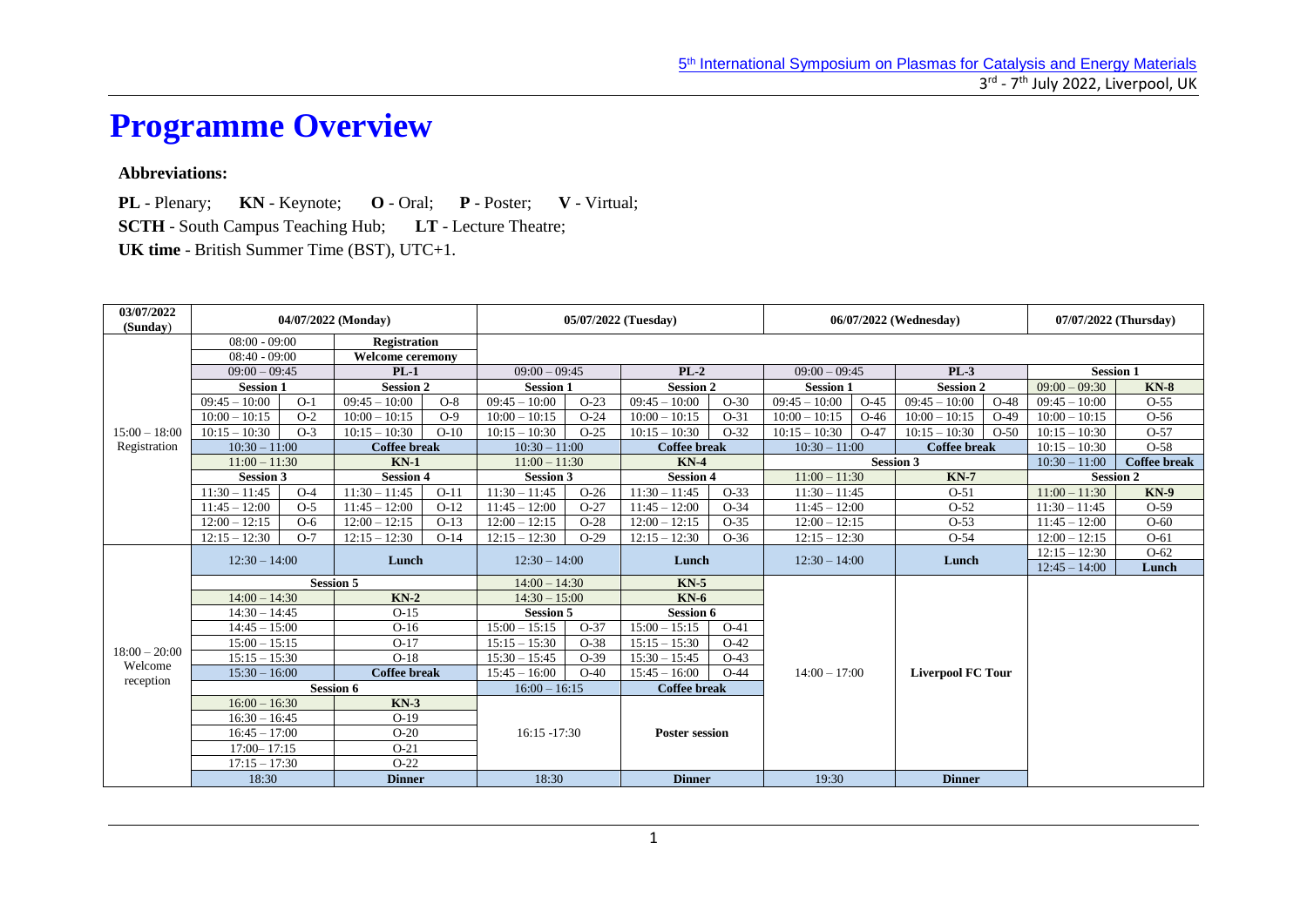# **Scientific Program**

#### **Day 1 (Monday, 4 th July 2022)**

### **Zoom Meeting ID: TBC**

| $08:40 - 09:00$                                                 | Welcome                                                                                                                                                                |                                                                                                                                                                                                                                  |  |  |
|-----------------------------------------------------------------|------------------------------------------------------------------------------------------------------------------------------------------------------------------------|----------------------------------------------------------------------------------------------------------------------------------------------------------------------------------------------------------------------------------|--|--|
|                                                                 | <b>Plenary Lecture (SCTH LT2)</b><br><b>Chair: Xin Tu</b>                                                                                                              |                                                                                                                                                                                                                                  |  |  |
| $09:00 - 09:45$                                                 | <b>PL-1</b> Plasma catalysis for nitrogen fixation and $CO2$ conversion<br>Hyun-Ha Kim, National Institute of Advanced Industrial Science and Technology (AIST), Japan |                                                                                                                                                                                                                                  |  |  |
|                                                                 | <b>Session 1 (SCTH LT2)</b><br><b>Chair: Michail Tsampas</b>                                                                                                           | <b>Session 2 (SCTH LT1)</b><br><b>Chair: Lanbo Di</b>                                                                                                                                                                            |  |  |
| $09:45 - 10:00$                                                 | <b>O-1</b> Discharge and surface mechanisms in plasma-assisted NH <sub>3</sub> synthesis<br>Gómez-Ramírez Ana, CSIC-Universidad de Sevilla, Spain                      | <b>O-8</b> High performance TMD/rGO-based HER catalysts using plasma<br>Treatment $(V)$<br>Shuyu Zhang, Fudan University, China                                                                                                  |  |  |
| $10:00 - 10:15$                                                 | O-2 Plasma-catalytic ammonia synthesis under ambient conditions<br>Yaolin Wang, University of Liverpool, UK                                                            | Tunning oxide overlayers of CuCoS/CuCoO as efficient bifunctional<br>$O-9$<br>catalyst for oxygen electrocatalysis $(V)$<br>Jingxuan Zheng, Tianjin University, China                                                            |  |  |
| $10:15 - 10:30$                                                 | <b>O-3</b> Reaction mechanisms and process considerations for plasma-<br>catalytic ammonia synthesis<br>Kevin H. R. Rouwenhorst, University of Twente, The Netherlands | O-10 Synthesis of amorphous molybdenum/tungsten sulfide/reduced<br>graphene oxide nanocomposites toward efficient electrocatalytic H <sub>2</sub><br>production using plasma treatment (V)<br>Dai Zhang, Fudan University, China |  |  |
| $10:03 - 11:00$                                                 |                                                                                                                                                                        | Coffee break                                                                                                                                                                                                                     |  |  |
| <b>Keynote Lecture (SCTH LT2)</b><br><b>Chair: Changjun Liu</b> |                                                                                                                                                                        |                                                                                                                                                                                                                                  |  |  |
| $11:00 - 11:30$                                                 | KN-1 Plasma-enhanced metal-support interaction for engineering robust Ni-based catalysts (V)<br><b>Xiaoliang Yan</b> , Taiyuan University of Technology, China         |                                                                                                                                                                                                                                  |  |  |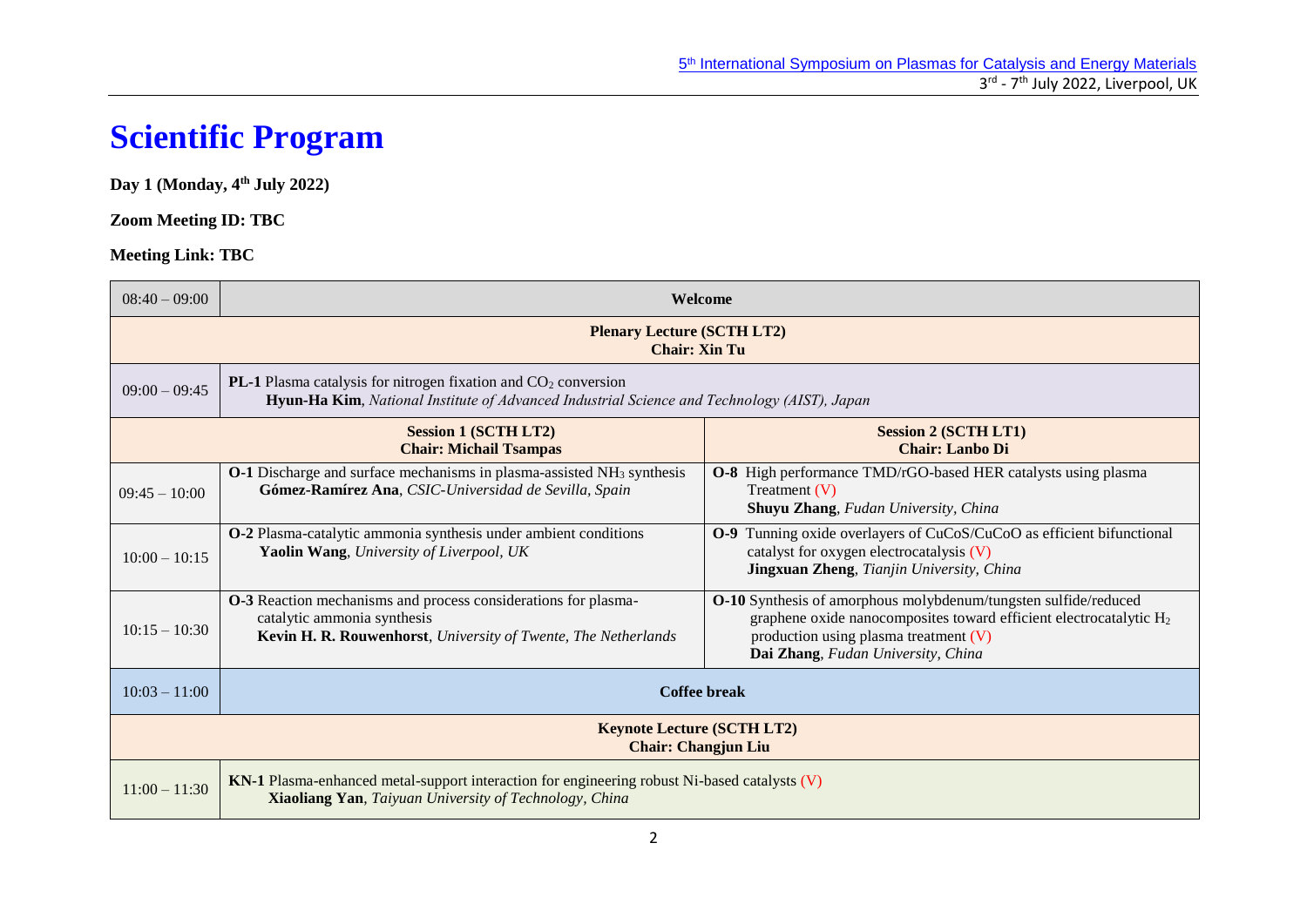|                                                         | <b>Session 3 (SCTH LT2)</b><br><b>Chair: Shaojun Xu</b>                                                                                                                                                       | <b>Session 4 (SCTH LT1)</b><br><b>Chair: Xiaoliang Yan</b>                                                                                                                                    |  |
|---------------------------------------------------------|---------------------------------------------------------------------------------------------------------------------------------------------------------------------------------------------------------------|-----------------------------------------------------------------------------------------------------------------------------------------------------------------------------------------------|--|
| $11:30 - 11:45$                                         | O-4 Characterization of a plasma dielectric barrier discharge reactor packed<br>with $Ni/CeO2$ nanostructured catalysts for $CO2$ methanation<br>Beatrice Musig, Instituto de Carboquímica ICB-CSIC, Spain    | <b>O-11</b> Highly active and coke resistant $Ni/CeZrO2$ catalysts prepared by<br>plasma decomposition for CO methanation $(V)$<br>Lei Yu, Tianjin University, China                          |  |
| $11:45 - 12:00$                                         | <b>O-5</b> On the effect of promoters over $Ni/CeO2$ catalyst for plasma-catalytic<br>$CO2$ methanation<br>Golshid Hasrack, Sorbonne Université, France                                                       | O-12 Formic acid dehydrogenation over activated carbon supported Pd-based<br>catalysts: Insight into the cold plasma treatment $(V)$<br>Lanbo Di, Dalian University, China                    |  |
| $12:00 - 12:15$                                         | $O$ -6 Room temperature plasma-catalytic $CO2$ methanation over Ni-<br>Fe/(Mg, Al)O <sub>x</sub> catalysts: A study using response surface methodology<br>Yao Zhang, The University of Manchester, UK         | $O-13$ TiO <sub>2</sub> -supported AuFe plasmonic nanocatalysts activated by O <sub>2</sub> plasma<br>with a high performance for $CO$ oxidation $(V)$<br>Xiang Li, Yangtze University, China |  |
| $12:15 - 12:30$                                         | <b>O-7</b> Plasma catalysis for CO <sub>2</sub> hydrogenation: Unlocking new pathways<br>toward CH <sub>3</sub> OH<br>Roel Michiels, University of Antwerp, Belgium                                           | <b>O-14</b> Enhanced $CO_2$ methanation activity over $Ni/SiO_2$ catalysts by plasma<br>Decomposition (V)<br>Xingwang Wu, Tianjin University, China                                           |  |
| $12:30 - 14:00$                                         | Lunch                                                                                                                                                                                                         |                                                                                                                                                                                               |  |
| <b>Session 5 (SCTH LT2)</b><br><b>Chair: Lea Winter</b> |                                                                                                                                                                                                               |                                                                                                                                                                                               |  |
| $14:00 - 14:30$                                         | KN-2 What do we need for catalysts to be used in hybrid non-thermal plasma catalytic systems?<br>Xiaolei Fan, The University of Manchester, UK                                                                |                                                                                                                                                                                               |  |
| $14:30 - 14:45$                                         | <b>O-15</b> Tuning oxygenates selectivity in plasma-driven conversion of $CO_2$ and $CH_4(V)$<br>Li Wang, Dalian Maritime University, China                                                                   |                                                                                                                                                                                               |  |
| $14:45 - 15:00$                                         | <b>O-16</b> Efficient conversion of $CO_2$ and $CH_4$ into value-added compounds through plasma catalysis process in a dielectric barrier discharge reactor (V)<br>Danhua Mei, Nanjing Tech University, China |                                                                                                                                                                                               |  |
| $15:00 - 15:15$                                         | <b>O-17</b> Confined atmospheric pressure glow discharge for $CO_2$ and $CH_4$ conversion $(V)$<br>Bart Wanten, University of Antwerp, Belgium                                                                |                                                                                                                                                                                               |  |
| $15:15 - 15:30$                                         | O-18 Modelling of plasma-catalytic dry reforming of CH <sub>4</sub> : How do radicals affect the behavior of different transition metal catalysts? (V)<br>Loenders Björn, University of Antwerp, Belgium      |                                                                                                                                                                                               |  |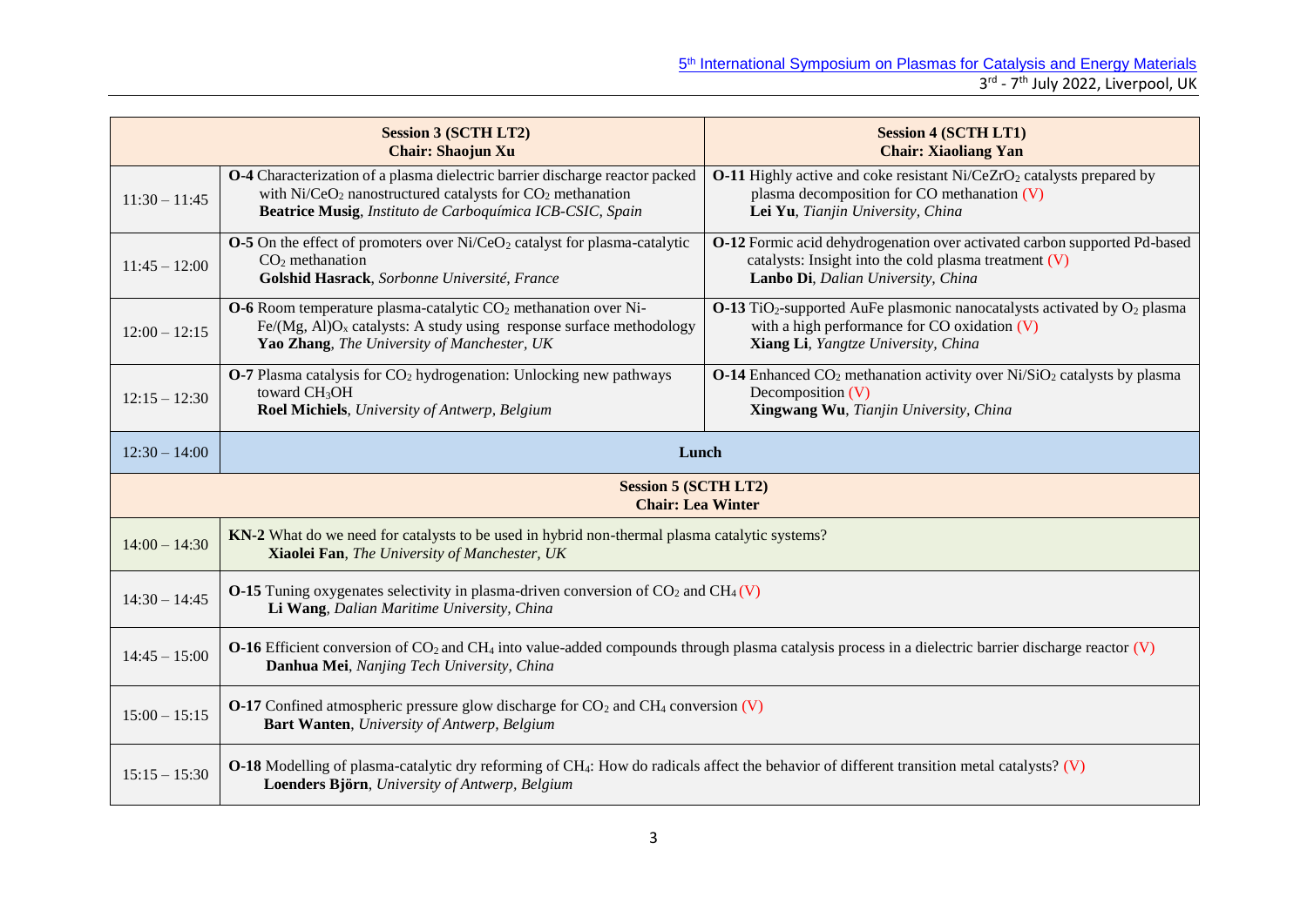| $15:30 - 16:00$ | <b>Coffee break</b>                                                                                                                                                                                                                |  |  |
|-----------------|------------------------------------------------------------------------------------------------------------------------------------------------------------------------------------------------------------------------------------|--|--|
|                 | <b>Session 6 (SCTH LT2)</b><br><b>Chair: Sibudjing Kawi</b>                                                                                                                                                                        |  |  |
| $16:00 - 16:30$ | <b>KN-3</b> Oxygenate production from plasma-activated reaction of $CO2$ and ethane (V)<br>Lea Winter, Yale University, USA                                                                                                        |  |  |
| $16:30 - 16:45$ | $O-19$ Splitting of $CO2$ by a nanosecond pulsed dielectric barrier discharge<br>Sepideh Mousazadeh Borghei, Leibniz Institute for Plasma Science and Technology (INP), Germany                                                    |  |  |
| $16:45 - 17:00$ | $O-20$ CO <sub>2</sub> capture and conversion by plasma-sorbent system<br><b>Sirui Li</b> , Eindhoven University of Technology, The Netherlands                                                                                    |  |  |
| $17:00 - 17:15$ | <b>O-21</b> Catalysts implication in the CH <sub>4</sub> -CO <sub>2</sub> conversion under dielectric barrier discharge (DBD) plasma<br>Elodie Fourré, Université de Poitiers, France                                              |  |  |
| $17:15 - 17:30$ | <b>O-22</b> Experimental insights in the development of an oxygen removal process for coke oven gas with non-thermal plasma<br>Tim Nitsche, Fraunhofer Institute for Environmental, Safety, and Energy Technology UMSICHT, Germany |  |  |
| 18:30           | <b>Dinner</b>                                                                                                                                                                                                                      |  |  |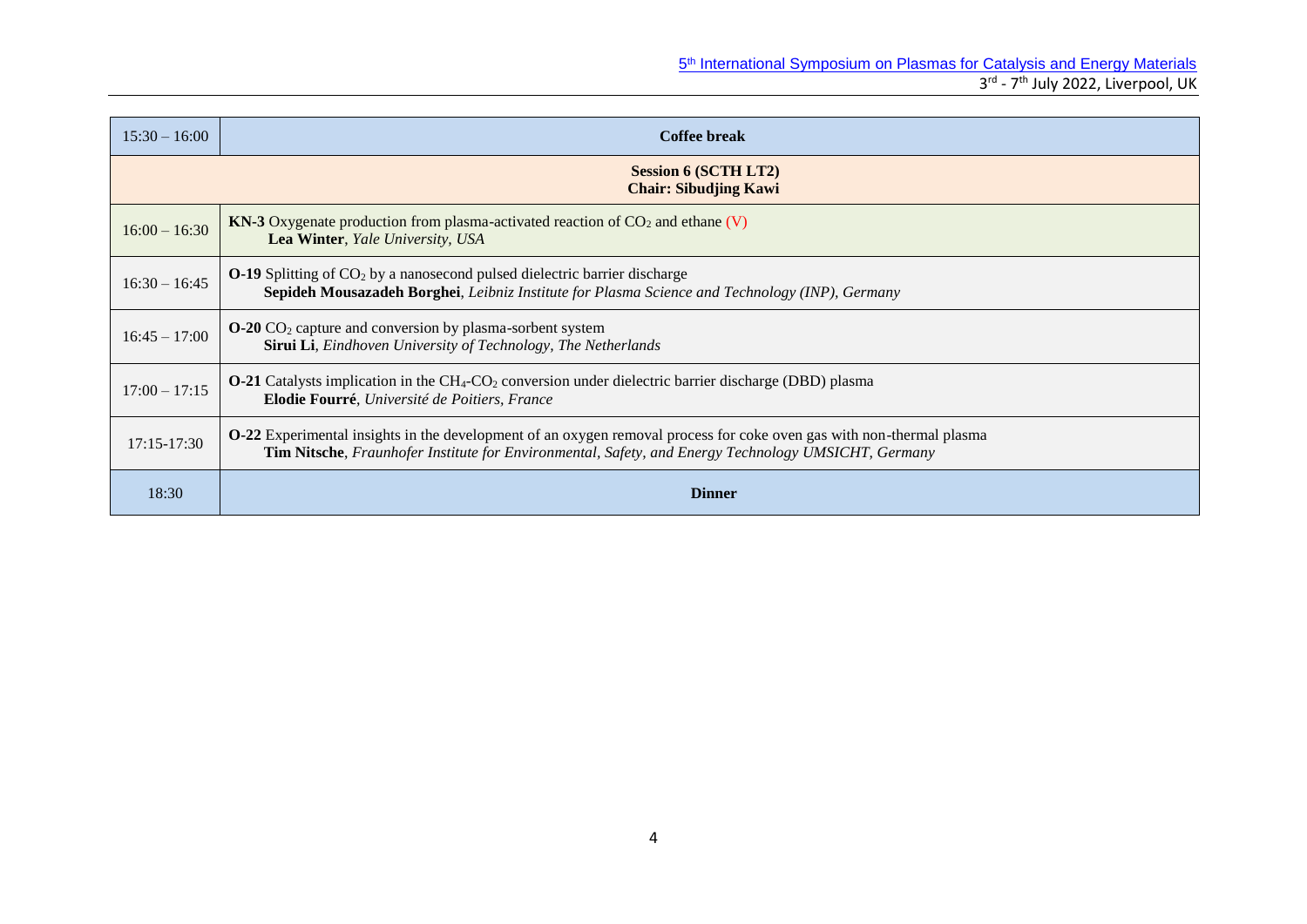## **Day 2 (Tuesday, 5th July 2022)**

## **Zoom Meeting ID: TBC**

| <b>Plenary Lecture (SCTH LT2)</b><br><b>Chair: Mahendra Sunkara</b> |                                                                                                                                                              |                                                                                                                                                                                          |  |  |
|---------------------------------------------------------------------|--------------------------------------------------------------------------------------------------------------------------------------------------------------|------------------------------------------------------------------------------------------------------------------------------------------------------------------------------------------|--|--|
| $09:00 - 09:45$                                                     | <b>PL-2</b> Cold plasmas for catalyst preparation: Current status and perspective $(V)$<br>Changjun Liu, Tianjin University, China                           |                                                                                                                                                                                          |  |  |
|                                                                     | <b>Session 1 (SCTH LT2)</b><br><b>Session 2 (SCTH LT1)</b><br><b>Chair: Heechae Choi</b><br><b>Chair: Li Wang</b>                                            |                                                                                                                                                                                          |  |  |
| $09:45 - 10:00$                                                     | O-23 Non-thermal plasma: An efficient technology for regeneration of<br>coked zeolite $(V)$<br>Catherine Batiot-Dupeyrat, Université de Poitiers, France     | O-30 Fluidized-bed DBD reactor for reverse water gas shift reaction: Break<br>kinetic and equilibrium limit $(V)$<br>Xiaozhong Chen, Tokyo Institute of Technology, Japan                |  |  |
| $10:00 - 10:15$                                                     | O-24 Application of nonthermal plasma for regeneration of deactivated<br>catalysts<br>Richard Cimerman, Comenius University, Slovakia                        | O-31 Plasma-activated perovskite catalysts with Ni-Fe alloy and oxygen<br>vacancies for $CO2$ utilization via reverse water-gas shift reaction (V)<br>Lina Liu, Nankai University, China |  |  |
| $10:15 - 10:30$                                                     | O-25 Adjacent surface streamer interactions in packed bed dielectric barrier<br>discharges (PBDBD)<br>Zaka-ul-Islam Mujahid, Ruhr University Bochum, Germany | <b>O-32</b> Pulsed $CO_2$ methanation in plasma-enhanced catalytic reaction $(V)$<br>Chunyuan Zhan, Tokyo Institute of Technology, Japan                                                 |  |  |
| $10:30 - 11:00$                                                     | <b>Coffee break</b>                                                                                                                                          |                                                                                                                                                                                          |  |  |
| <b>Keynote Lecture (SCTH LT2)</b><br><b>Chair: TBC</b>              |                                                                                                                                                              |                                                                                                                                                                                          |  |  |
| $11:00 - 11:30$                                                     | KN-4 Plasma catalysis for modular production of hydrogen and ammonia<br>Mahendra Sunkara, University of Louisville, USA                                      |                                                                                                                                                                                          |  |  |
|                                                                     | <b>Session 3 (SCTH LT2)</b><br><b>Session 4 (SCTH LT1)</b><br><b>Chair: Zaenab Abd-Allah</b><br><b>Chair: Lina Liu</b>                                       |                                                                                                                                                                                          |  |  |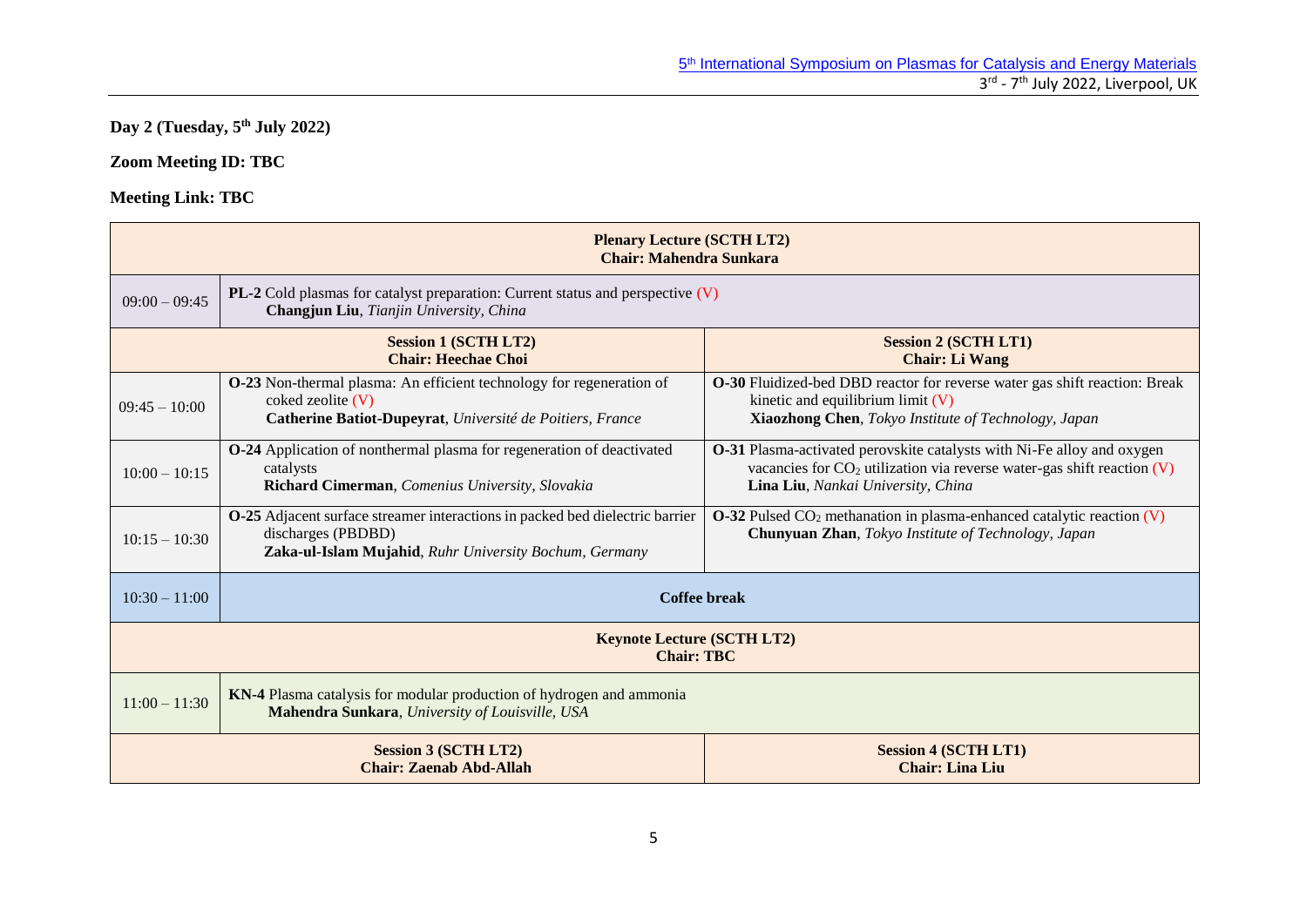| $11:30 - 11:45$ | <b>O-26</b> Influence of the catalyst coating geometry on conversion and<br>selectivity for plasma-assisted n-butane removal in synthetic air in an<br>SDBD reactor<br>Timothy Oppotsch, Ruhr University Bochum, Germany | O-33 Investigation of synergic response on low temperature plasma-catalytic<br>$CH_4$ partial oxidation for the production of value-added chemicals $(V)$<br>Yuan Gao, Institute of Electrical Engineering, CAS, China |
|-----------------|--------------------------------------------------------------------------------------------------------------------------------------------------------------------------------------------------------------------------|------------------------------------------------------------------------------------------------------------------------------------------------------------------------------------------------------------------------|
| $11:45 - 12:00$ | O-27 Removal of benzene as a toxic volatile organic compound using non-<br>thermal plasmas: Understanding the influence of humidity on<br>removing solid residue<br><b>Usman Dahiru</b> , Newcastle University, UK       | <b>O34</b> Plasma catalysis for conversion of light alkanes and $CO2$ (V)<br>Yanhui Yi, Dalian University of Technology, China                                                                                         |
| $12:00 - 12:15$ | O-28 Metal-organic frameworks supported catalyst for room-temperature<br>pollution control by non-thermal plasma<br>Shaojun Xu, Cardiff University, UK                                                                   | <b>O-35</b> A novel plasma reactor for syntheses of hydrogen peroxide as well as<br>Nanoparticles (V)<br>Qiang Chen, Xiamen University, China                                                                          |
| $12:15 - 12:30$ | O-29 Impact of nonthermal plasma ionizer on particulates from biomass<br>boiler combustion<br>Zakariah Adu Adejoh, Newcastle University, UK                                                                              | <b>O-36</b> Synthesis of nickel phosphosulfide by reduction of amorphous $Ni2P2S6$<br>in hydrogen plasma (V)<br>Ming He, Tianjin University of Science and Technology, China                                           |
|                 |                                                                                                                                                                                                                          |                                                                                                                                                                                                                        |
| $12:30 - 14:00$ | Lunch                                                                                                                                                                                                                    |                                                                                                                                                                                                                        |
|                 | <b>Keynote Lecture (SCTH LT2)</b><br><b>Chair: Xiaolei Fan</b>                                                                                                                                                           |                                                                                                                                                                                                                        |
| $14:00 - 14:30$ | KN-5 Unravelling mechanisms of plasma catalysis: Reconciling atomistic models and experiments<br>Kristof Bal, University of Antwerp, Belgium                                                                             |                                                                                                                                                                                                                        |
| $14:30 - 15:00$ | KN-6 Innovating catalytic technologies using plasma for low-carbon energy solutions<br><b>Sibudjing Kawi</b> , National University of Singapore, Singapore                                                               |                                                                                                                                                                                                                        |
|                 | <b>Session 5 (SCTH LT2)</b><br><b>Chair: Danhua Mei</b>                                                                                                                                                                  | <b>Session 6 (SCTH LT1)</b><br><b>Chair: Xuming Zhang</b>                                                                                                                                                              |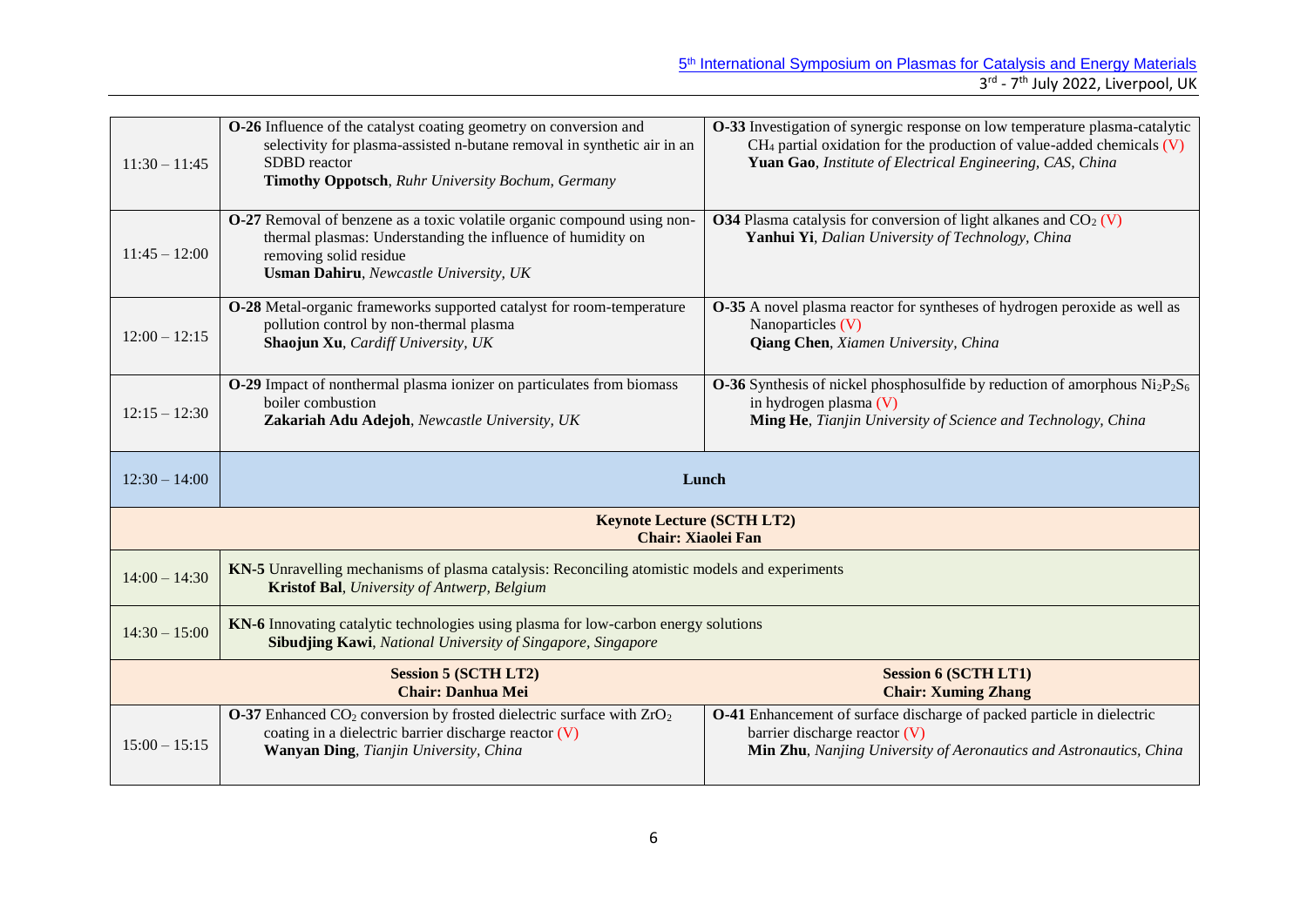| $15:15 - 15:30$ | <b>O-38</b> Conversion $CO_2$ into CO-rich gas via the boudouard reaction in a<br>packed-bed dielectric barrier discharge reactor (V)<br>Minjie Sun, Nanjing Tech University, China | <b>O-42</b> Combined high-voltage pulse and radiofrequency excitation for large-<br>volume high-pressure non-thermal plasma generation (V)<br>Dante Filice, McGill University, Canada                   |  |
|-----------------|-------------------------------------------------------------------------------------------------------------------------------------------------------------------------------------|---------------------------------------------------------------------------------------------------------------------------------------------------------------------------------------------------------|--|
| $15:30 - 15:45$ | $O-39$ CeO <sub>2</sub> enhanced CO <sub>2</sub> decomposition via frosted dielectric barrier<br>discharge plasma $(V)$<br>Mengyu Xia, Tianjin University, China                    | <b>O-43</b> Plasma promoted hierarchical porous carbon-supported Ni single atom<br>catalysts for highly efficient electrocatalytic $CO2$ reduction (V)<br><b>Qiulin Ye</b> , Zhejiang University, China |  |
| $15:45 - 16:00$ | <b>O-40</b> Effect of gas composition on $CO2$ conversion in a gliding arc<br>Plasmatron $(V)$<br><b>Wencong Xu</b> , University of Antwerp, Belgium                                | O-44 Atomic-scale modeling of photoelectrochemical and electrocatalytic<br>reaction of plasma-synthesized nanomaterials<br>Heechae Choi, University of Cologne, Germany                                 |  |
| $16:00 - 16:15$ |                                                                                                                                                                                     | Coffee break                                                                                                                                                                                            |  |
| $16:15 - 17:30$ | <b>Poster session (In-person Only)</b>                                                                                                                                              |                                                                                                                                                                                                         |  |
| 18:30           |                                                                                                                                                                                     | <b>Dinner</b>                                                                                                                                                                                           |  |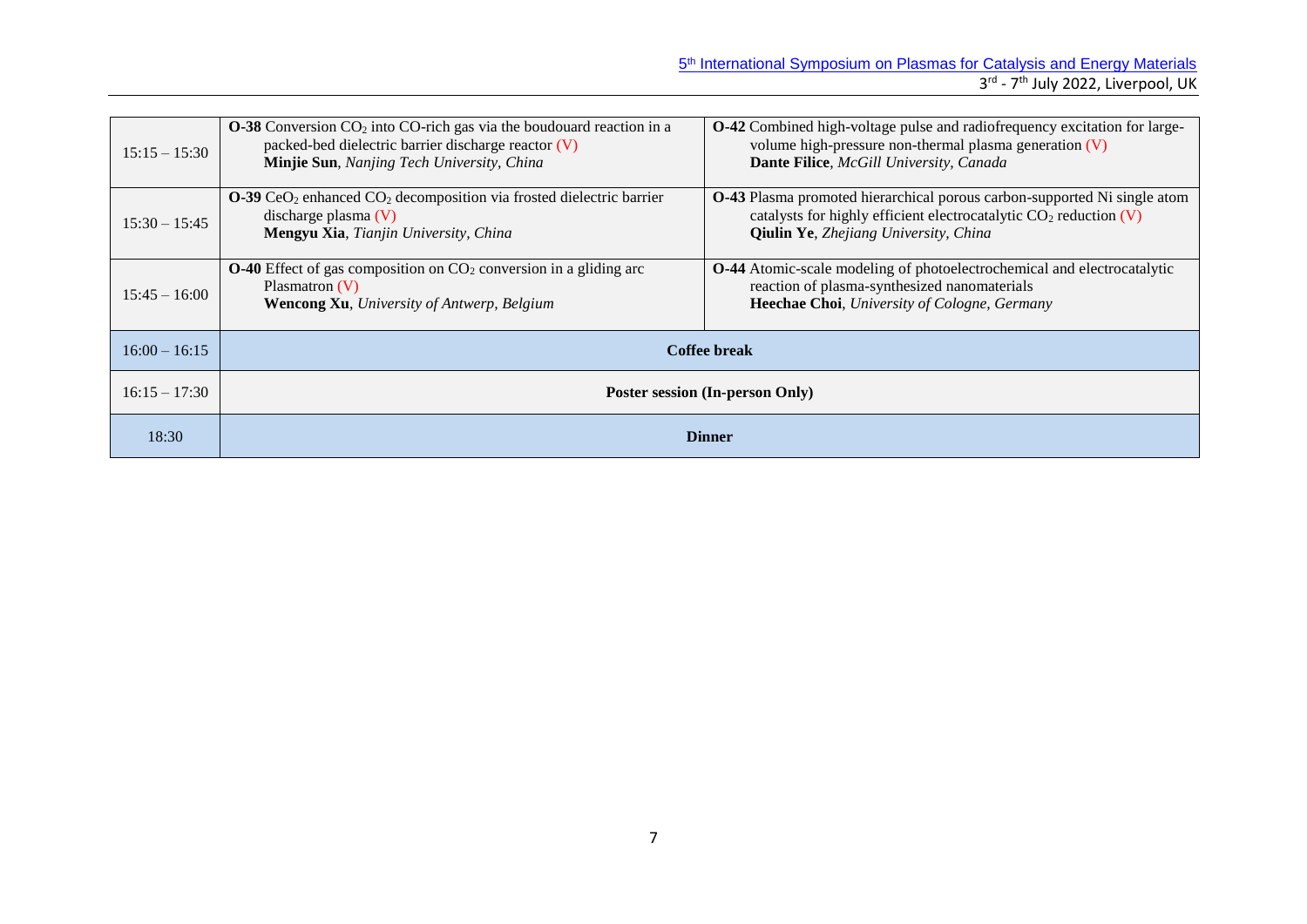## **Day 3 (Wednesday, 6th July 2022)**

## **Zoom Meeting ID: TBC**

| <b>Plenary Lecture (SCTH LT2)</b><br><b>Chair: Hyun-Ha Kim</b> |                                                                                                                                                                                                                 |                                                                                                                                                                                                 |  |  |
|----------------------------------------------------------------|-----------------------------------------------------------------------------------------------------------------------------------------------------------------------------------------------------------------|-------------------------------------------------------------------------------------------------------------------------------------------------------------------------------------------------|--|--|
| $09:00 - 09:45$                                                | <b>PL-3</b> Microplasma jet processing in gas/liquid microvessels - rational design, process design, and outlook to fertilizer application (V)<br><b>Volker Hessel</b> , The University of Adelaide, Australia  |                                                                                                                                                                                                 |  |  |
|                                                                | <b>Session 1 (SCTH LT2)</b><br><b>Chair: Tomohiro Nozaki</b>                                                                                                                                                    | <b>Session 2 (SCTH LT1)</b><br><b>Chair: Yaolin Wang</b>                                                                                                                                        |  |  |
| $09:45 - 10:00$                                                | <b>O-45</b> Reforming of biomass gasification tar model compounds using hybrid<br>plasma-catalysis processes (V)<br>Yunyang Lu, Nanjing Tech University, China                                                  | <b>O-48</b> The prediction of ammonia synthesis by dielectric barrier discharge<br>using an artificial neural network model (V)<br>Xing Wang, Chongqing University, China                       |  |  |
| $10:00 - 10:15$                                                | <b>O-46</b> Investigation on the mechanism difference of plasma catalytic<br>oxidation of methanol between $CeO2$ and $Mn2$ (V)<br>Guangyi Zhang, South China University of Technology, China                   | O-49 A paradigm research on plasma parameters analysis by machine<br>learning for plasma-enabled ammonia synthesis $(V)$<br>Xin Zeng, Institute of Electrical Engineering, CAS, China           |  |  |
| $10:15 - 10:30$                                                | <b>O-47</b> Electrode erosion during liquid-phase discharge plasma treatment of<br>phenol solution $(V)$<br>Weiwei Zhang, Nanjing Tech University, China                                                        | <b>O-50</b> Partial oxidation of n-pentane to syngas and oxygenates in a plasma-<br>catalytic reactor: Performance and mechanism study (V)<br>Xuming Zhang, Zhejiang Sci-Tech University, China |  |  |
| $10:30 - 11:00$                                                | <b>Coffee break</b>                                                                                                                                                                                             |                                                                                                                                                                                                 |  |  |
| <b>Session 3 (SCTH LT2)</b><br><b>Chair: Gómez-Ramírez Ana</b> |                                                                                                                                                                                                                 |                                                                                                                                                                                                 |  |  |
| $11:00 - 11:30$                                                | KN-7 Plasma activated electrolyzers for nitrogen fixation<br><b>Michail Tsampas, Dutch Institute for Fundamental Energy Research (DIFFER), The Netherlands</b>                                                  |                                                                                                                                                                                                 |  |  |
| $11:30 - 11:45$                                                | <b>O-51</b> Improving the performances and the arc stability in an $N_2$ -O <sub>2</sub> gliding arc plasma: Selecting the optimum resistance for the discharge<br>Filippo Manaigo, Université de Mons, Belgium |                                                                                                                                                                                                 |  |  |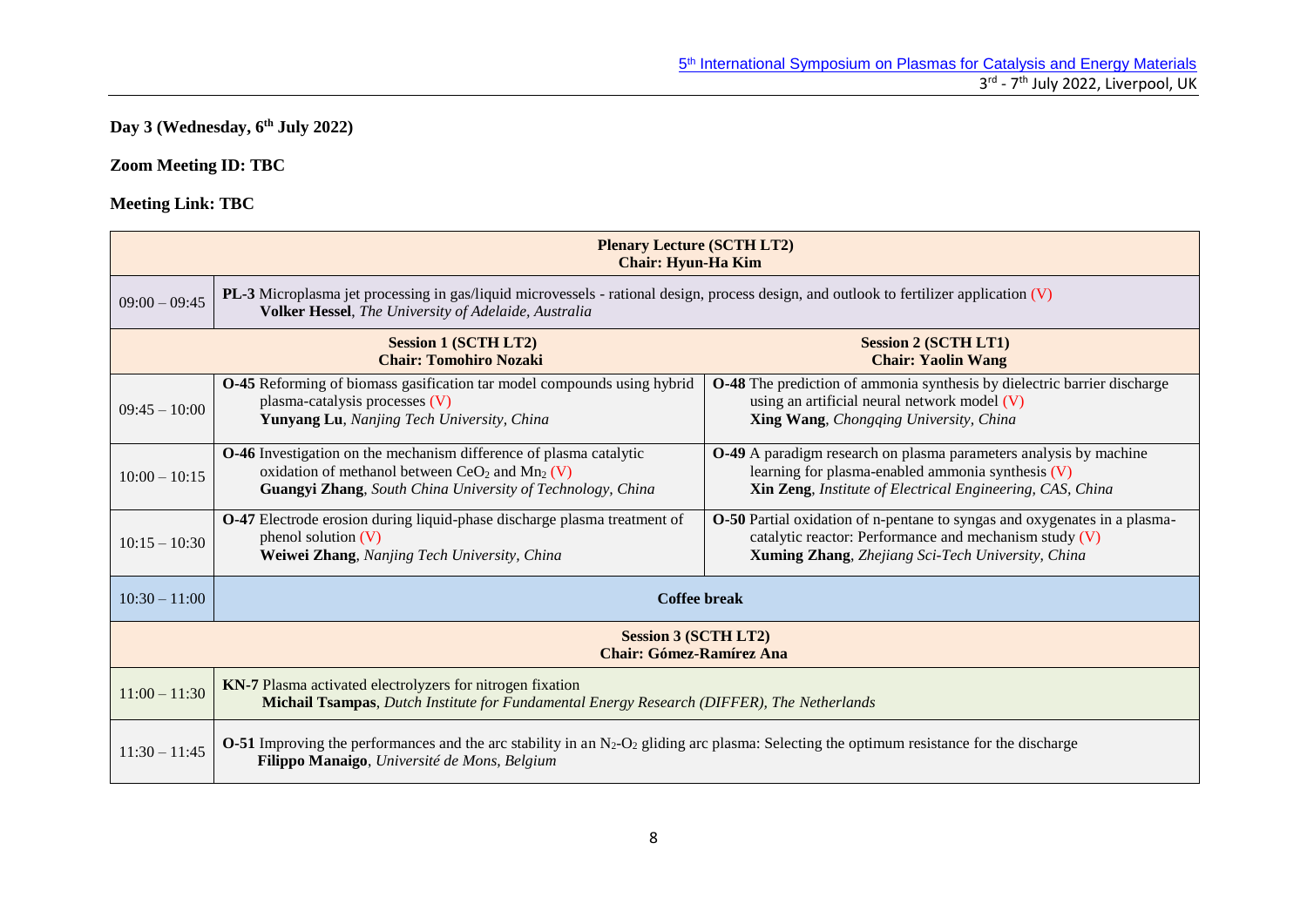| $11:45 - 12:00$ | <b>O-52</b> The effect of photocatalyst coatings on the formation of ozone and nitrogen oxides in non-thermal atmospheric pressure plasma<br>Zaenab Abd-Allah, Manchester Metropolitan University, UK |  |
|-----------------|-------------------------------------------------------------------------------------------------------------------------------------------------------------------------------------------------------|--|
| $12:00 - 12:15$ | <b>O-53</b> Insight into nitrogen fixation kinetics in a pulsed microwave discharge<br>Omid Samadi Bahnamiri, Université de Mons, Belgium                                                             |  |
| $12:15 - 12:30$ | <b>O-54</b> Nitrogen fixation through MoO <sub>3</sub> -based catalysts embedded in a microwave plasma post-discharge<br>Babak Sadeghi, Université Libre de Bruxelles, Belgium                        |  |
| $12:30 - 14:00$ | Lunch                                                                                                                                                                                                 |  |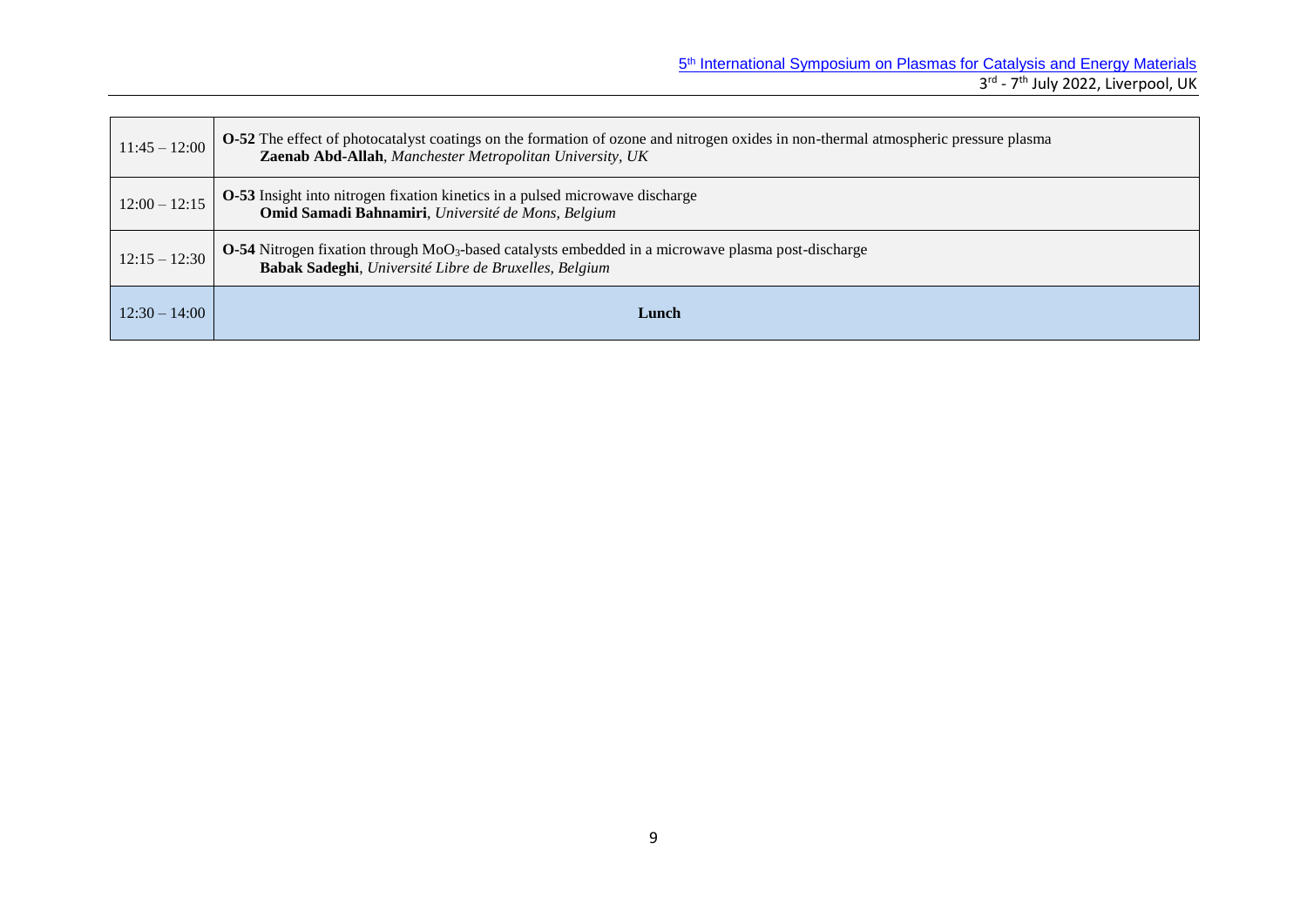#### **Day 4 (Thursday, 7 th July 2022)**

## **Zoom Meeting ID: TBC**

|                                                          | <b>Session 1 (SCTH LT2)</b><br>Chair: Oi Lun (Helena) Li                                                                                                                                                                 |  |
|----------------------------------------------------------|--------------------------------------------------------------------------------------------------------------------------------------------------------------------------------------------------------------------------|--|
| $09:00 - 09:30$                                          | KN-8 Plasma-assisted fabrication of nanomaterials for energy storage (V)<br>Zheng Bo, Zhejiang University, China                                                                                                         |  |
| $09:30 - 09:45$                                          | <b>O-55</b> Methane coupling in nanosecond pulsed plasma discharges: Kinetic modeling to unravel the effect of pressure and temperature on product selectivity<br><b>Eduardo Morais</b> , University of Antwerp, Belgium |  |
| $09:45 - 10:00$                                          | <b>O-56</b> Electric field-induced oxidative coupling of methane<br>Valeriia Maslova, Université de Poitiers, France                                                                                                     |  |
| $10:00 - 10:15$                                          | $O-57$ Selective oxidation of CH <sub>4</sub> to CH <sub>3</sub> OH by plasma catalysis<br>Shangkun Li, University of Antwerp, Belgium                                                                                   |  |
| $10:15 - 10:30$                                          | <b>O-58</b> Plasma-assisted chemical looping scheme for $H_2$ production<br>Yaoyao Zheng, University of Cambridge, UK                                                                                                    |  |
| $10:30 - 11:00$                                          | <b>Coffee break</b>                                                                                                                                                                                                      |  |
| <b>Session 2 (SCTH LT2)</b><br><b>Chair: Kristof Bal</b> |                                                                                                                                                                                                                          |  |
| $11:00 - 11:30$                                          | KN-9 Plasma-engineered bifunctional oxygen cathode catalysts for rechargeable metal-air batteries<br>Oi Lun (Helena) Li, Pusan National University, Republic of Korea                                                    |  |
| $11:30 - 11:45$                                          | <b>O-59</b> Study on nanosecond pulsed discharge plasma driven $CH_4/CH_3OH$ to $C_2-C_4$ alcohols (V)<br>Jiacong Li, Institute of Electrical Engineering, CAS, China                                                    |  |
| $11:45 - 12:00$                                          | <b>O-60</b> Kinetics of plasma-catalytic water-gas shift reaction over bimetallic Co-M/ $\gamma$ -Al <sub>2</sub> O <sub>3</sub> (M=Fe, Ni and Cu) catalysts (V)<br>Xiaoqiang Shen, Chongqing University, China          |  |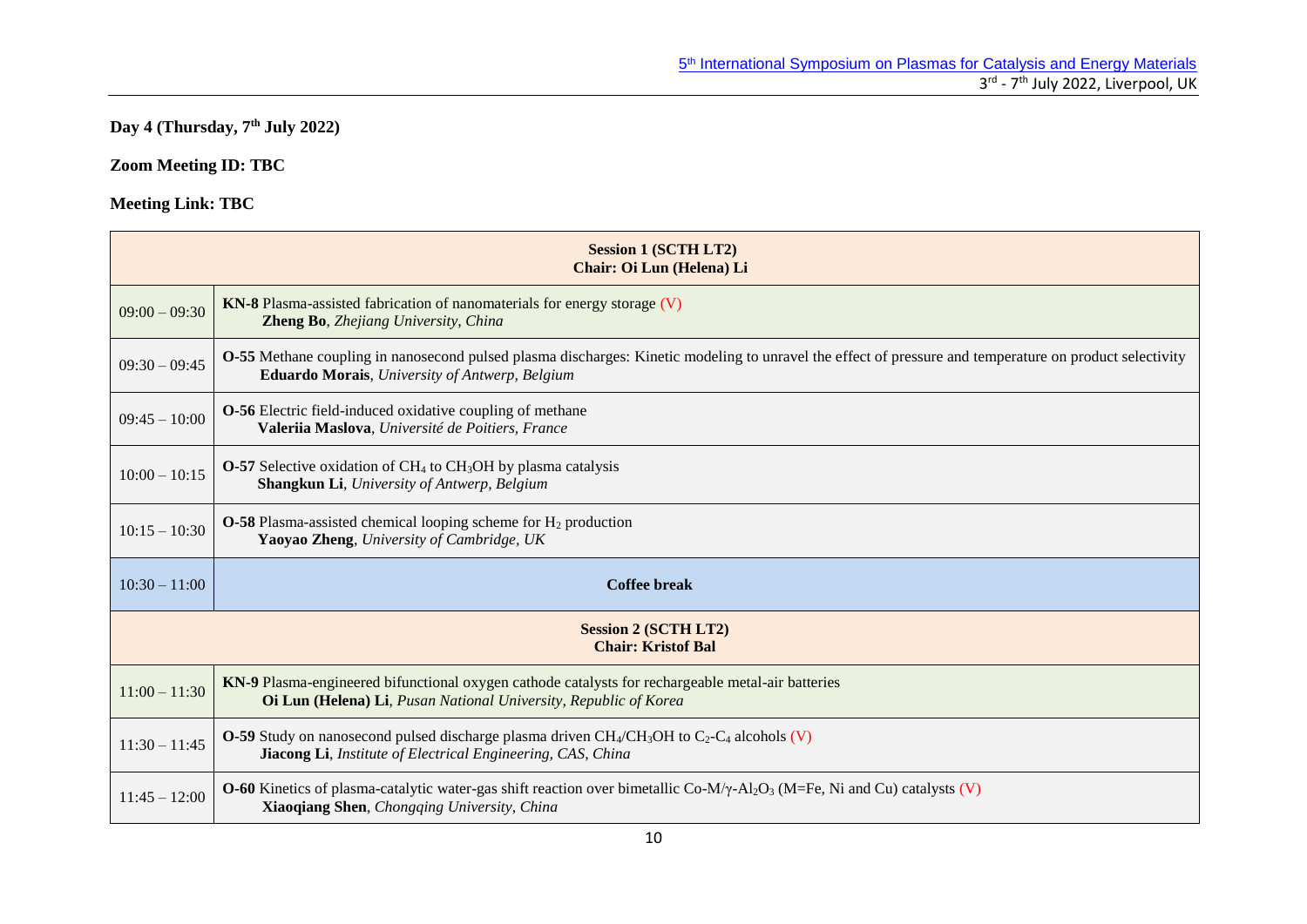| $12:00 - 12:15$ | <b>O-61</b> Ethylene removal by atmospheric pressure honeycomb plasma with $Pd/ZSM-5/m$ onlith catalyst (V)<br>Shirjana Saud, Jeju National University, Republic of Korea |
|-----------------|---------------------------------------------------------------------------------------------------------------------------------------------------------------------------|
| $12:15 - 12:30$ | $O$ -62 Plasma-catalytic $CO2$ hydrogenation to chemicals: Insights into surface reaction<br>Ni Wang, University of Liverpool, UK                                         |
| $12:45 - 14:00$ | Lunch                                                                                                                                                                     |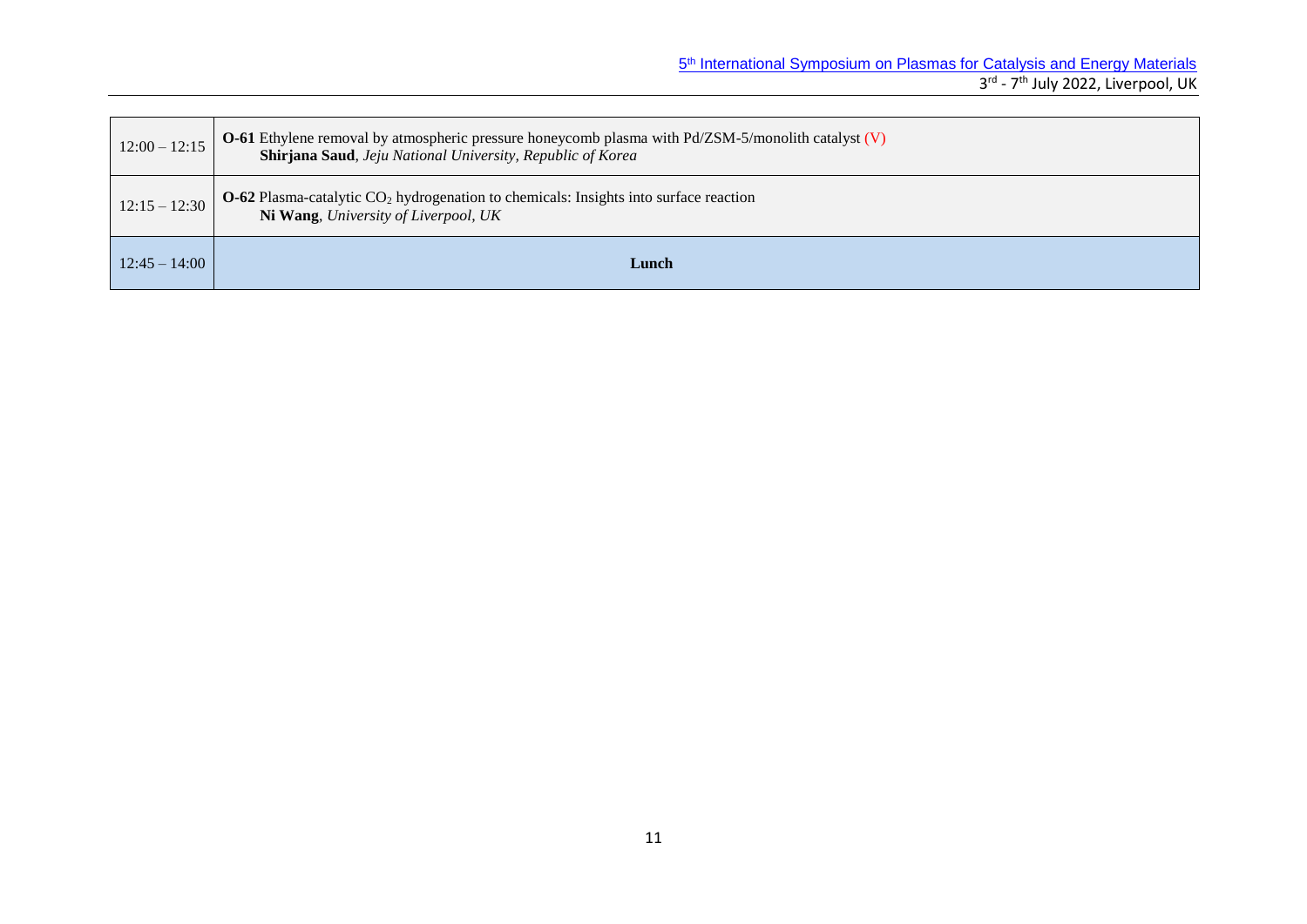## **Poster Session**

|                | 5 <sup>th</sup> July 2022, Tuesday<br>$(16:15 - 17:30)$                                                                                                                              |
|----------------|--------------------------------------------------------------------------------------------------------------------------------------------------------------------------------------|
| P <sub>1</sub> | Hydrogen evolution from biomass by combined ultrasound-plasma treatment<br>Volker Brüser, Leibniz Institute for Plasma Science and Technology (INP), Germany                         |
| P <sub>2</sub> | Plasma catalytic dry reforming of methane: How material properties influence conversion and kinetics - the PlasMaCatDESIGN project<br>Sander Bossier, University of Antwerp, Belgium |
| P <sub>3</sub> | Mass spectrometry measurements of plasma catalysis conversion of n-butane at atmospheric pressure<br>Laura Chauvet, Ruhr-University, Germany                                         |
| <b>P4</b>      | Plasma assisted hydrogen peroxide synthesis: Looking at the interface<br>Mery Hernandez, Karlsruhe Institute for Technology, Germany                                                 |
| P <sub>5</sub> | Synergistic effect of Co/LDH catalyst on plasma-assisted ammonia synthesis<br>Yuxin Zhang, The University of Manchester, UK                                                          |
| P <sub>6</sub> | Ni-Co/SBA-15 catalysts for non-thermal plasma activated dry reforming of methane to syngas<br>Xinrui Wang, The University of Manchester, UK                                          |
| P7             | Plasma-catalytic ammonia synthesis over Ru-based catalysts under ambient conditions<br>Yaolin Wang, University of Liverpool, UK                                                      |
| P <sub>8</sub> | Understanding the pressure dependence of sub-atmospheric microwave air plasma<br>Ashley Hughes, University of Liverpool, UK                                                          |
| P <sub>9</sub> | Plasma-catalytic CO <sub>2</sub> hydrogenation over Fe-Cu-based perovskite catalysts<br>Yuxiang Cai, University of Liverpool, UK                                                     |